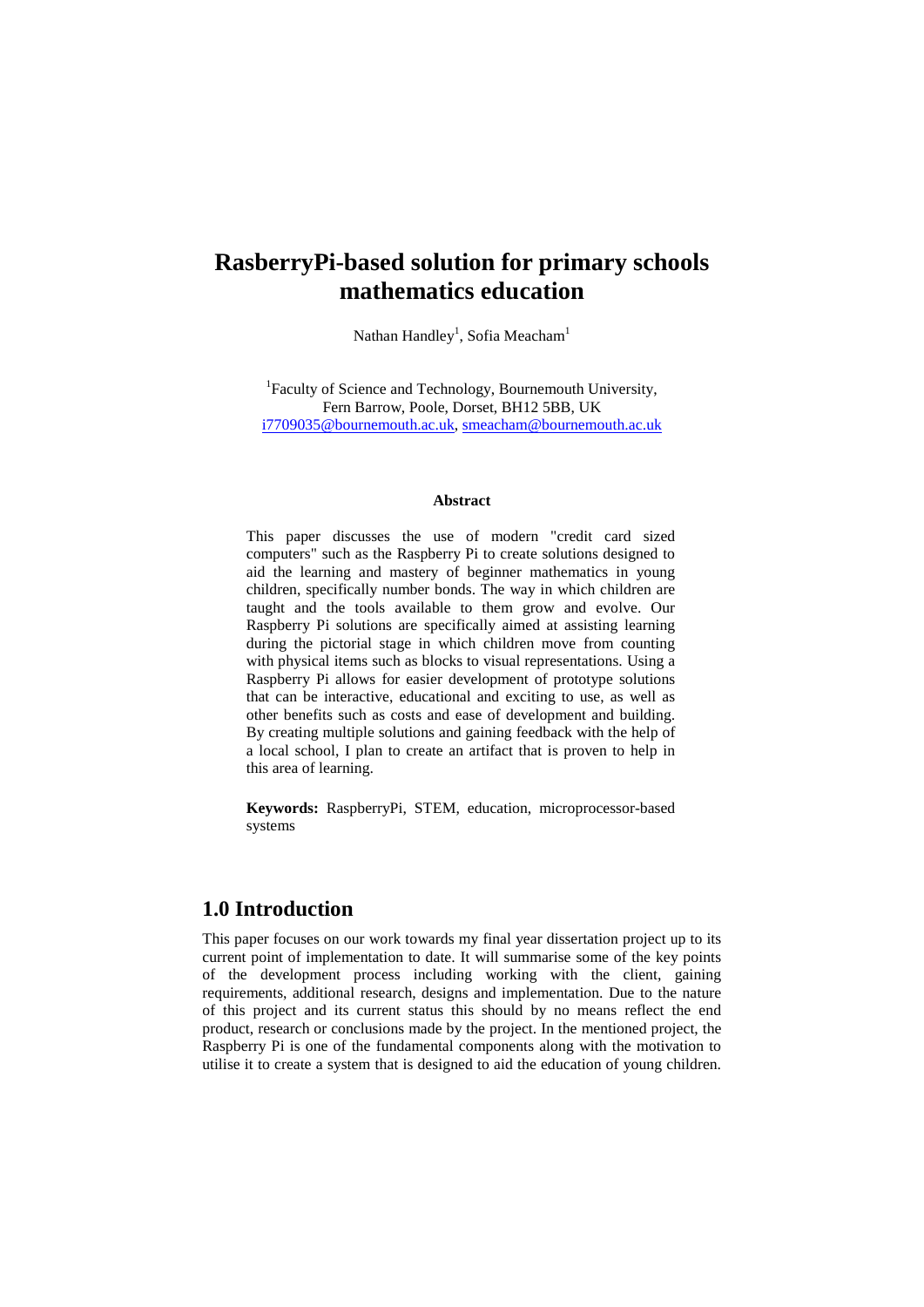The project has worked in collaboration among ourselves and Halterworth Primary School, Romsey. Having support from the school allowed us to design and begin implementation on possible solutions that would help towards a specific area of their learning using our designed systems. The collaboration with Halterworth Primary allowed for a far better understanding of current educational trends, teaching methods and problems that occur. This was a vital part of the project which had so far lead to a number of specific decisions during its design phase [1].

# **2.0 Meeting**

Once collaboration from Halterworth was confirmed for the project, an initial meeting took place. During this meeting there were discussion regarding what areas of early learning could benefit from a new Raspberry Pi based solution. Mathematics and English were possible candidates however it was agreed that Mathematics could be the best approach as they appear to be an area for improvement during the "pictorial representational" stage of their learning of number-bonds; all combination of numbers which make up a larger number. Pictorial representation comes after concrete representation in which children use physical items such as blocks to grasp the initial concept of maths [2]. The solutions designed to date are aimed specifically to help during this stage in which children try and use only visual representations to solve problems. The current trend in early education that was explained is "mastery of learning". "The essential idea behind mastery is that all children need a deep understanding of the mathematics they are learning" [3]. This means that children are now taught to know how to use numbers instead to remember, such as our times tables. This is something we aim to accomplish within our solutions.

It was documented that a fundamental requirement for this project to succeed with the children was simplicity. Current solutions included small abacus-like apparatus which were only possible for one number at a time and not very attention capturing, as well as online games which although visually stimulating, were limited in what they could offer. It was apparent that both were very simple which increased their usefulness. The online games attractiveness came down to their interactivity; being able to click buttons and sounds being produced. There were aspects of the current solutions that could be used and adapted for our Raspberry Pi alternative. The most important conclusion was that simplicity is not to be underestimated. Complex solutions can bore and confuse children. For example, if a solution is to be interactive, we should not have too much going on at once.

Another was that limited functionality causes limited use of the solutions. If a solution was able to incorporate a different range of alternatives it can extend its usefulness. An example given is the idea of using a solution on your own or together with another, multiple number bonds possible such as 3-to-10 and not just 3 *or* 10.

A final summarising point which was not expected and came out in the discussion with the school was the idea of "multiplayer" or having children play *against* each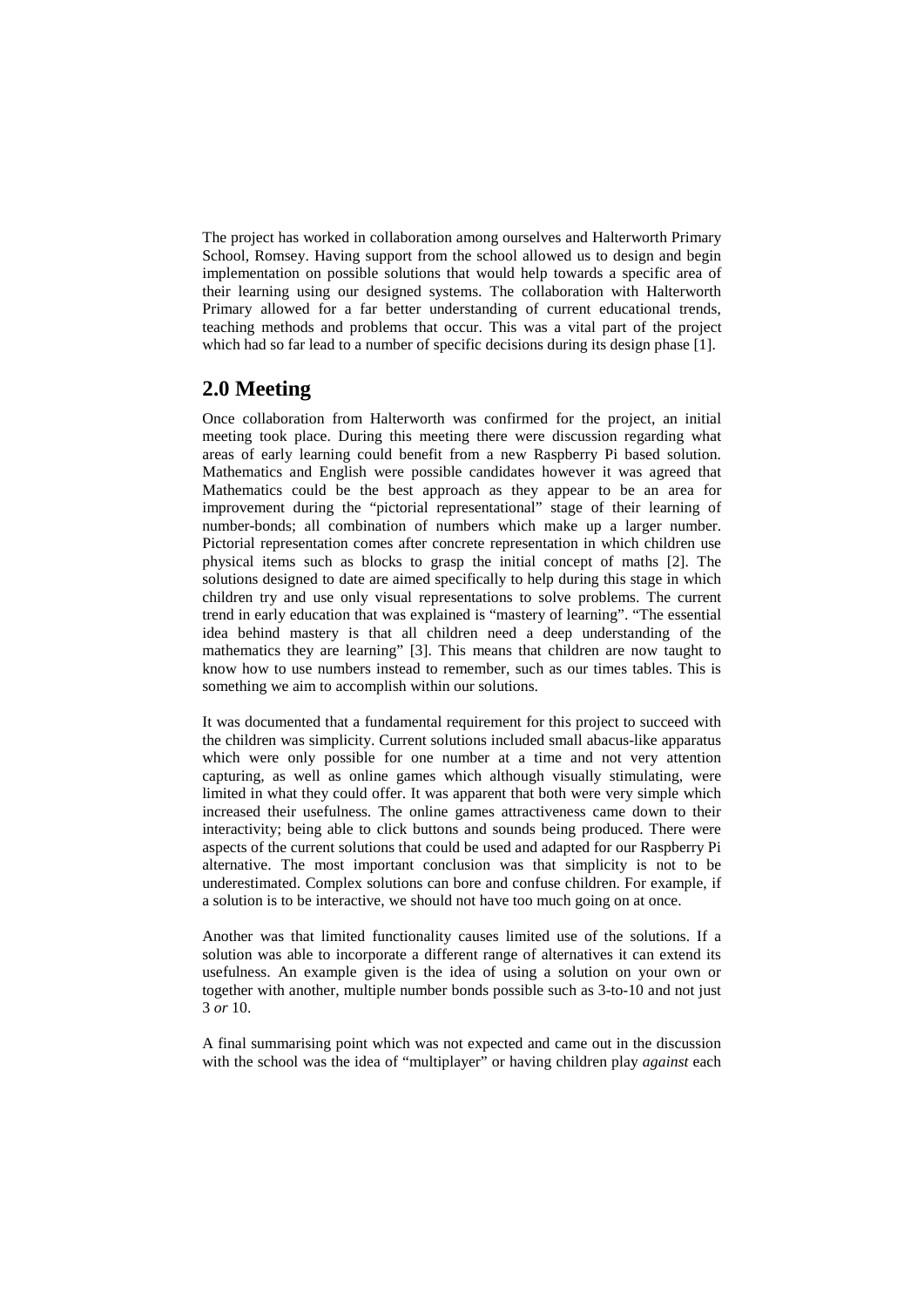other. Some of the examples given are from the BBC [4] which have this capability which encouraged children to use the tools further if there was an aspect of competition which we did not expect to see in learning at a young age. The project plans to look further into the effects of competitiveness in learning to determine its pros and cons and evaluate its place in the project. With this information available further research into gamification to the solutions by adding different levels/difficulties, points for correct answers, winners and losers in games and more.

# **3.0 Research**

#### **3.1 IT in Mathematics**

One key area of research was if IT can work well in aiding learning of mathematics in primary schools, if there are any problems with this approach and how these could be overcome to ensure greater success with our project.

IT has been incorporated into learning for some time and has seen a number of benefits for teachers and pupils. Some of the benefits for IT while teaching maths are the collaboration between students, increased focus on techniques, fast feedback to student and increased motivation [5]. It has also been shown that "children intuitively know how to use computers" and are happy to use them even with a teachers apparent lack of confidence [6]. If children intuitively know how to use modern day devices, in some cases more than the adults trying to teach them, perhaps this should be embraced by providing intuitive solutions to help their learning. Further research showed problems that need to be considered when using an IT approach to mathematics. As that was found in the literature, children often have a "lack of fear, especially in contrast to the practitioners' lack of confidence" [6] and that "integration of ICT into subject teaching depends upon teacher confidence and skill and varies widely within a school" [7] demonstrated that the benefit that certain solutions can provide could be limited by "lack of time in the school schedule for projects involving ICT", "insufficient teacher training opportunities" and "lack of knowledge about ways to integrate ICT" [8] to name a few. This highlighted that any solution the project provides should not only be simple and intuitive to use for children, but also for teachers who will be facilitating their learning with these technologies. A case is explained regarding a Raspberry Pi system that could aid in this problem. These devices which can be run 'headless' to increase its portability, can affect its usability. A number of possible solutions are touched upon such as having the solution run on start-up, having any GPIO pins in use easy to plug-and-play or no command line input; anything that can increase the usability of the solution from teachers perspective.

#### **3.2 Gamification**

Another large area of research in this project was gamification. Gamification is the technique of "using game-based mechanics, aesthetics and game thinking to engage people, motivate action, promote learning, and solve problems" [9]. Including gamification in this project could take it one step further from being a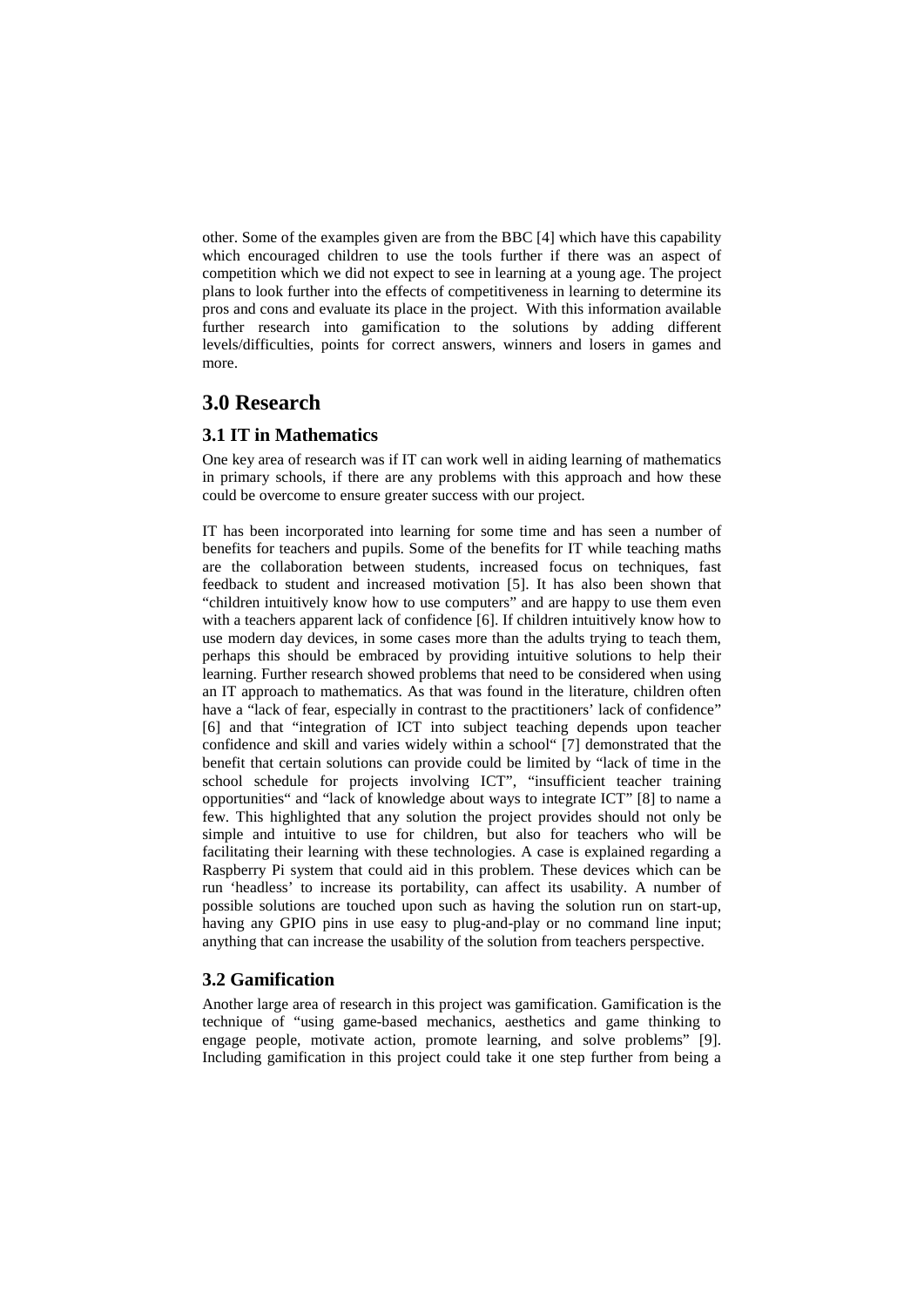solution that children are happy to use when asked, to something they actually ask to use. We refer to Huang and Soman [10] specify a 5 step process.



Figure 1: Huang & Soman 5 Step Process

These steps go all the way through the process of successfully implementing gamification to an educational program. It starts with understanding the students such as their age range, what they understand so far, even when the activity may take place. Next would be defining learning objectives and specific goals. In our project, we are aiming at year 1 children and number bonds. An objective could be to be able to achieve a certain score by a specific date or to enhance their understanding of a specific set of number bonds they struggle with. The third stage discusses breaking down the experience and realising where the "pain points" could be. These are potential problems that may occur such as loss of focus or motivation, the skill needed being too high or low, pride from learning something you feel you should know, physical and metal factors and lastly the environmental factors. The pain points can potentially be remedied with the use of complete or push stages to reward students by completing their current stage and moving onto the next. This could be in the form of completing lower level number bonds such as 1-3 and then moving onto 4-6 and so on. The penultimate stage is deciding what resources would benefit the educational software. These can range from progress tracking, 'currency' which can come in the form of points or trophies but usually anything collectable, are there rules that need to be added to the experience, and is there any feedback from the system. The final stage takes all of this data and applies them for the best formula. Using this process, the project will take a step from a simple maths program, to something much more gamified when included in current designs.

### **4.0 Other Projects**

An area of this project which is not complete and requires further investigation is what projects already exist out there which have similar goals to this project when completed. Initial research had found no other examples that share a core objective to use a Raspberry Pi to teach maths to infant school children. There was however information on two tools which come as part of the Raspberry Pi default operating system, Raspbian, Mathematica and Scratch.

#### **4.1 Mathematica**

Mathematica is "primarily aimed at technical computing for R&D and education" [11] and built using the Wolfram language. The area of education that Mathematica aims for is far beyond that of the infant school level that this project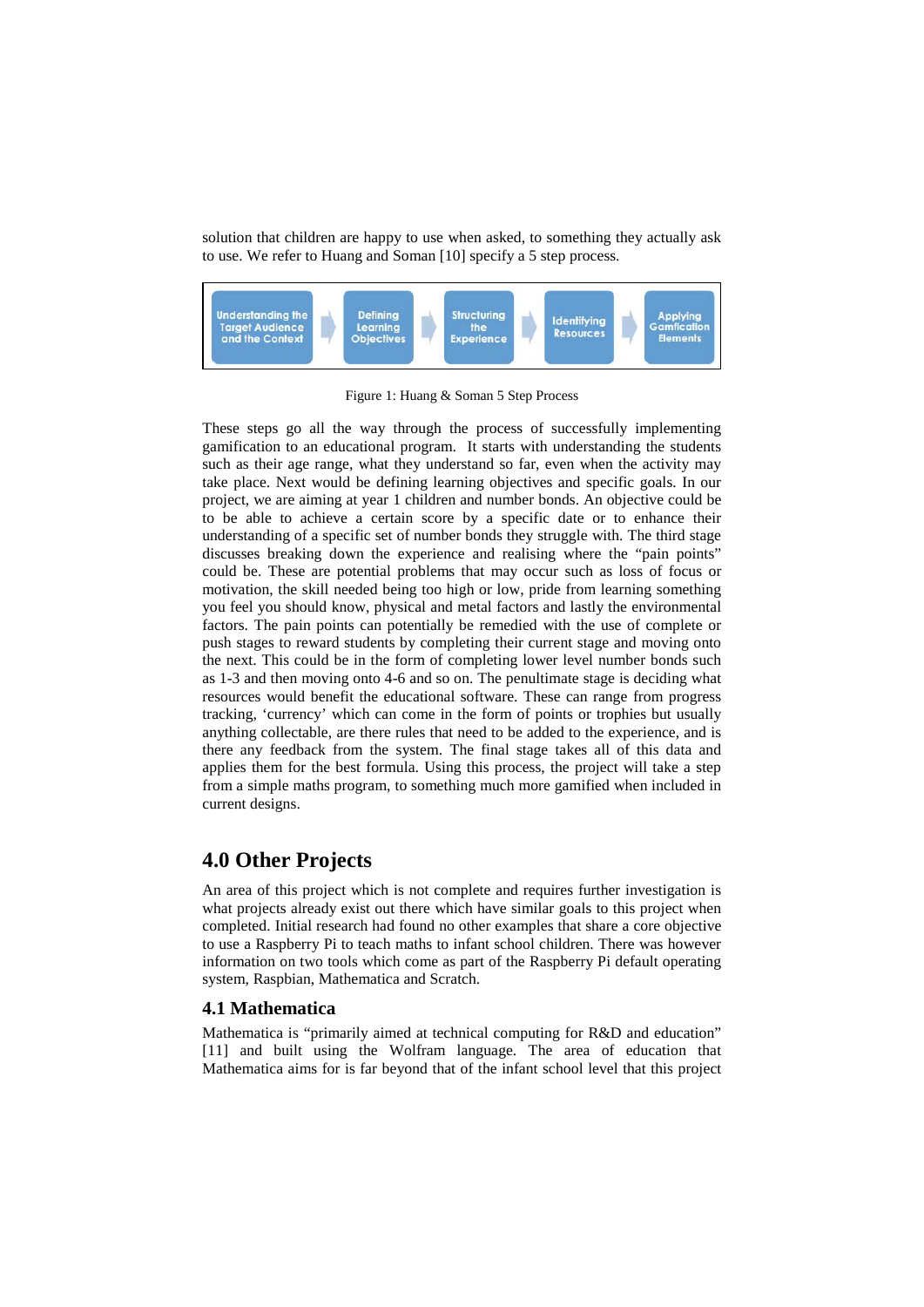was trying to achieve. It is typically used at the A-level and above in advanced mathematics. Although the product seems to work very well at this level [12] it is not suited well for the fundamentals on maths.

### **4.2 Scratch**

Scratch is primarily used to teach coding skills by creating stories and games. These games are very simple and some have been designed with education in mind. "Scratch is designed especially for ages 8 to 16, but is used by people of all ages" [13]. As mentioned, Scratch comes with the Raspbian Operating system. This tools has recently updated to allow for GPIO support which allows for GPIO pins to be used as part of Scratch projects. Although this functionality is possible, we have not yet found an example which utilises this, but instead found many examples such as the "Maths Race" [14] seen in figure two, where two animals race based on the correct or incorrect answers provided.



Figure 2: Maths Race Screenshot [12]

The negatives to the use of scratch however is it would require a display and could not be used headless. The effect of this could be added complication but could also make gamification far more viable.

# **5.0 Designs**

At this stage of the project, designs have not been finalised and are still being developed. Multiple different designs had been created to utilise a number of different pieces of equipment to see how they work. From the project we will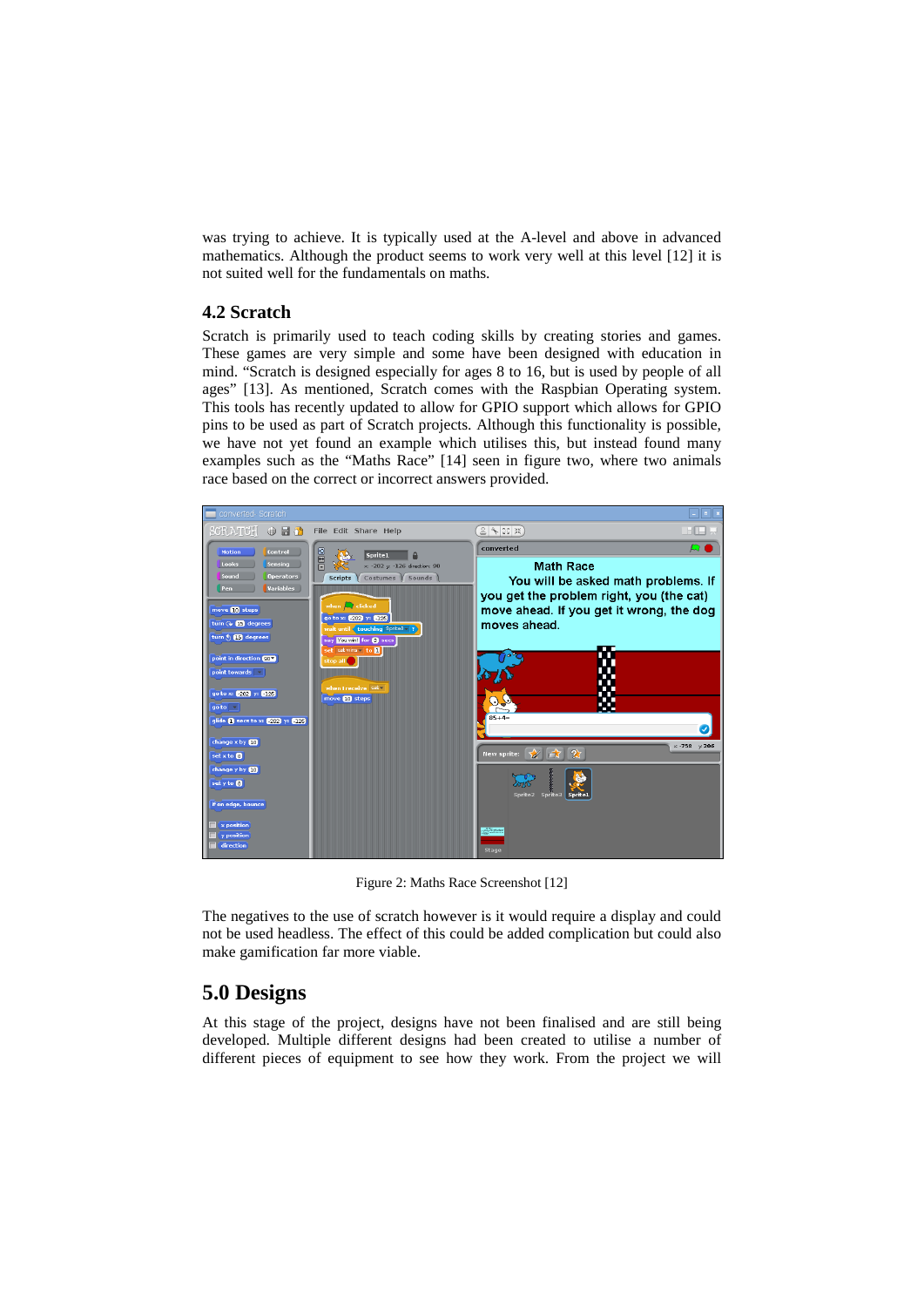discuss two designs, one single and one multiplayer designs. The first will be the single player, multiple choice, LCD design seen to the left of figure three. This first design displays a maths question such as " $3 + ? = 10$ " on the first line and 3 possible answers below which correspond to the button below the answer. This is repeated 10 times and a score out of 10 can be provided. The second of the 2 designs encourages multiplayer by having one button for each person, and a corresponding LED for that player to denote a team colour which will flash on a correct answer. Currently a maths question, same as before is displayed via the terminal. The 7 segment display then cycles through possible digits from  $0 - 10$ . If either button is pressed while the correct number is on display, they are awarded a point. This currently takes the same format as the previous game which is best out of 10. We have mentioned that one of the draw back to current tools is their diversity, for example being limited to one number. With many of the designs, including these show, they are expandable and diverse. The hardware does not need to change to allow for either solution to have the sum number as any other number. The scoring system is also interchangeable from out of 10, to first to 10 as well as scoring based upon fastest correct answers and penalising for incorrect answer to deter guessing. We have used an example which the sum number is always the same (for the set number of questions) to aid with the learning of number bonds for that number, however the answer can be changed in the software to alter the equation to something such as " $4 + 3 =$  ?" to allow for a different type of mathematics, possibly at a different age, once again adding to the usefulness of these designs. Documentation of designs so far have attempted to utilise simplicity by using the minimum number of components however we feel the interpretation of simplicity could be down to the user so is only speculation at the current time.



Figure 3 - Left, single player LCD game. Right, 2 player game. [1]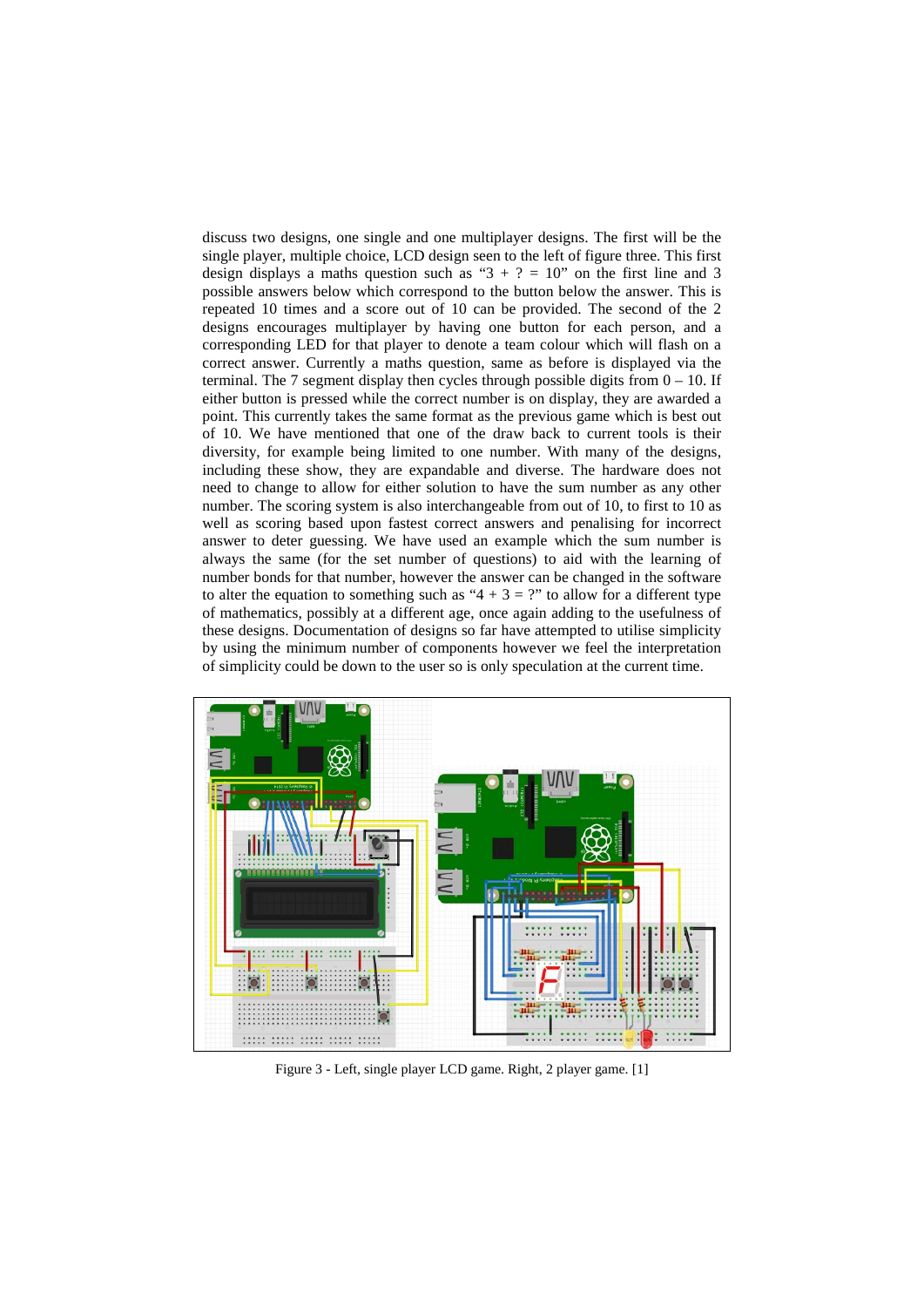It should be noted that these early designs were created with the idea of no desktop display being used therefore eliminating the possibility of integrating with a Scratch game. Designs will be worked on in future sprints to incorporate such functionality to determine if they are a benefit to the project or necessary at all.

# **5.0 Closing Remarks**

This summary should have covered the basics of our requirements, research, designs and where our implementation will eventually lead us. We are confident that our project can fulfil its goal in successfully creating a tool which is simple and effective of aiding the learning of number bonds and mathematics in young children. Data on of our project will be collected later this year which with a meeting at Halterworth school which will allow us to quantify the pros and cons of certain designs. We hope the conclusion of this project provides a useable solution and also encourages more IT solutions in mathematics aimed at younger children which resolve some of the problems highlighted.

### **6.0 References**

- 1 Handley, N, 2016. Aid learning in mathematics by creating an interactive and personalised education system for the Raspberry Pi, Bournemouth, Bournemouth University.
- 2 Maths No Problem!, 2016. Concrete Pictorial Abstract approach. [Online] Available at: http://www.mathsnoproblem.co.uk/concrete-pictorial-abstract [Accessed 25 February 2016].
- 3 Askew, M. et al., 2015. Teaching for Mastery. Oxford: Oxford University Press.
- 4 BBC, 2014. Bitesize. [Online] Available at: http://www.bbc.co.uk/bitesize/ks1/maths/ [Accessed 3 Febuary 2016].
- 5 Becta, 2003. What the research says about using ICT in Maths, Coventry: Becta.
- 6 Plowman, L. & Stephen, C., 2005. Children, play, and computers in pre-school education. British Journal of Educational Technology, 36(2), pp. 145-157.
- 7 Allcock, S., Unknown. How children use ICT as a vehicle to learn mathematics.
- 8 Chong Chee Keong, S. H. &. J. D., 2005. A Study on the Use of ICT in Mathematics Teaching. Malaysian Online Journal of Instructional Technology (MOJIT), 2(3), pp. 43-51.
- 9 Kapp, K. M., 2012. The gamification of learning and instruction: game-based methods and strategies for training and education. s.l.:John Wiley & Sons.
- 10 Huang, W. & Soman, D., 2013. A Practitioner's Guide To Gamification of Education, Toronto: University of Toronto.
- 11 Wolfram, 2016. Mathmatica. [Online] Available at: https://www.wolfram.com/mathematica/ [Accessed 25 February 2016].